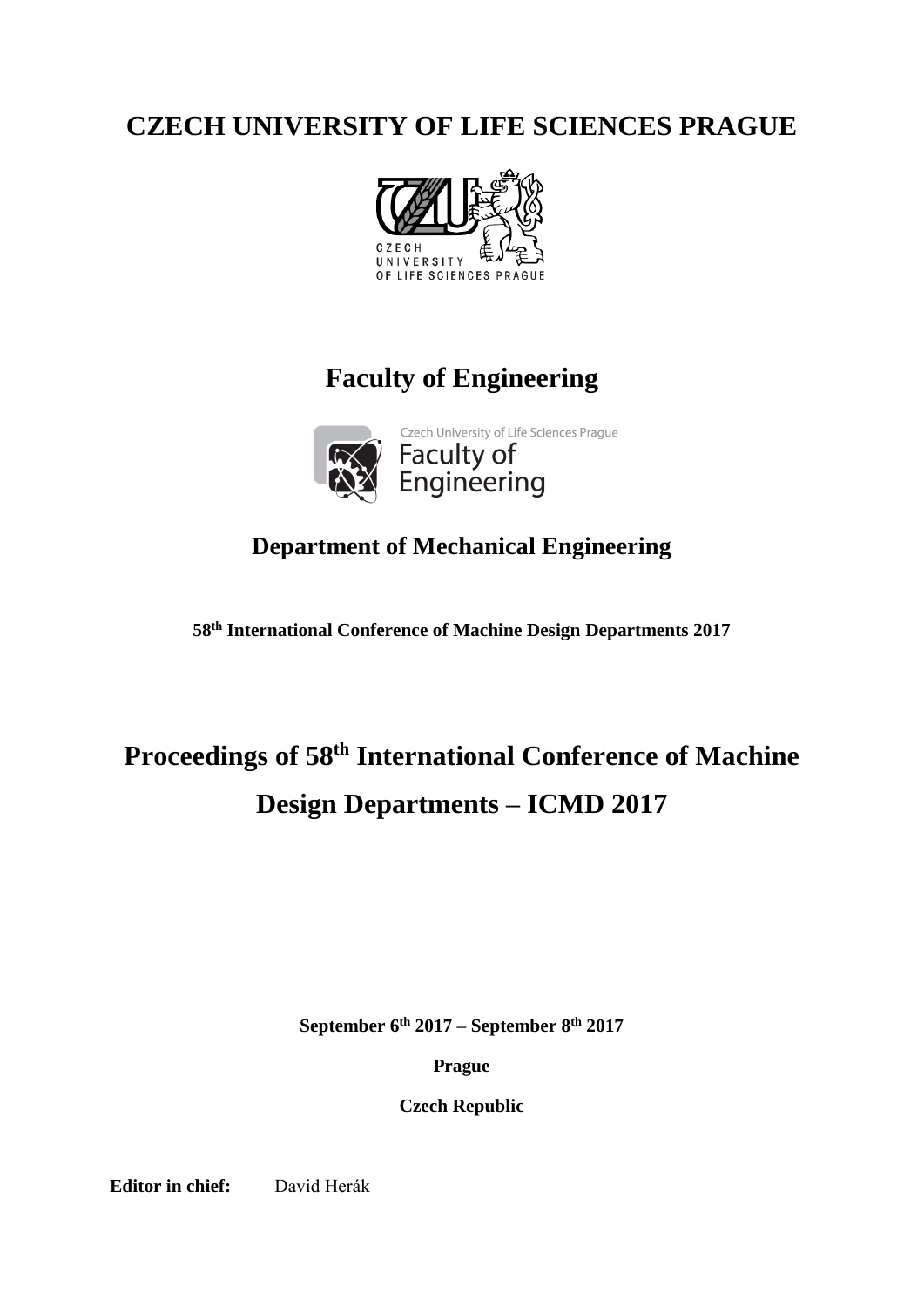**Online version is available at http://proceedings.icmd.cz/2017/**

## **ISBN978-80-213-2769-6**

**58th International Conference of Machine Design Departments 2017**

**September 6th 2017 – September 8th 2017**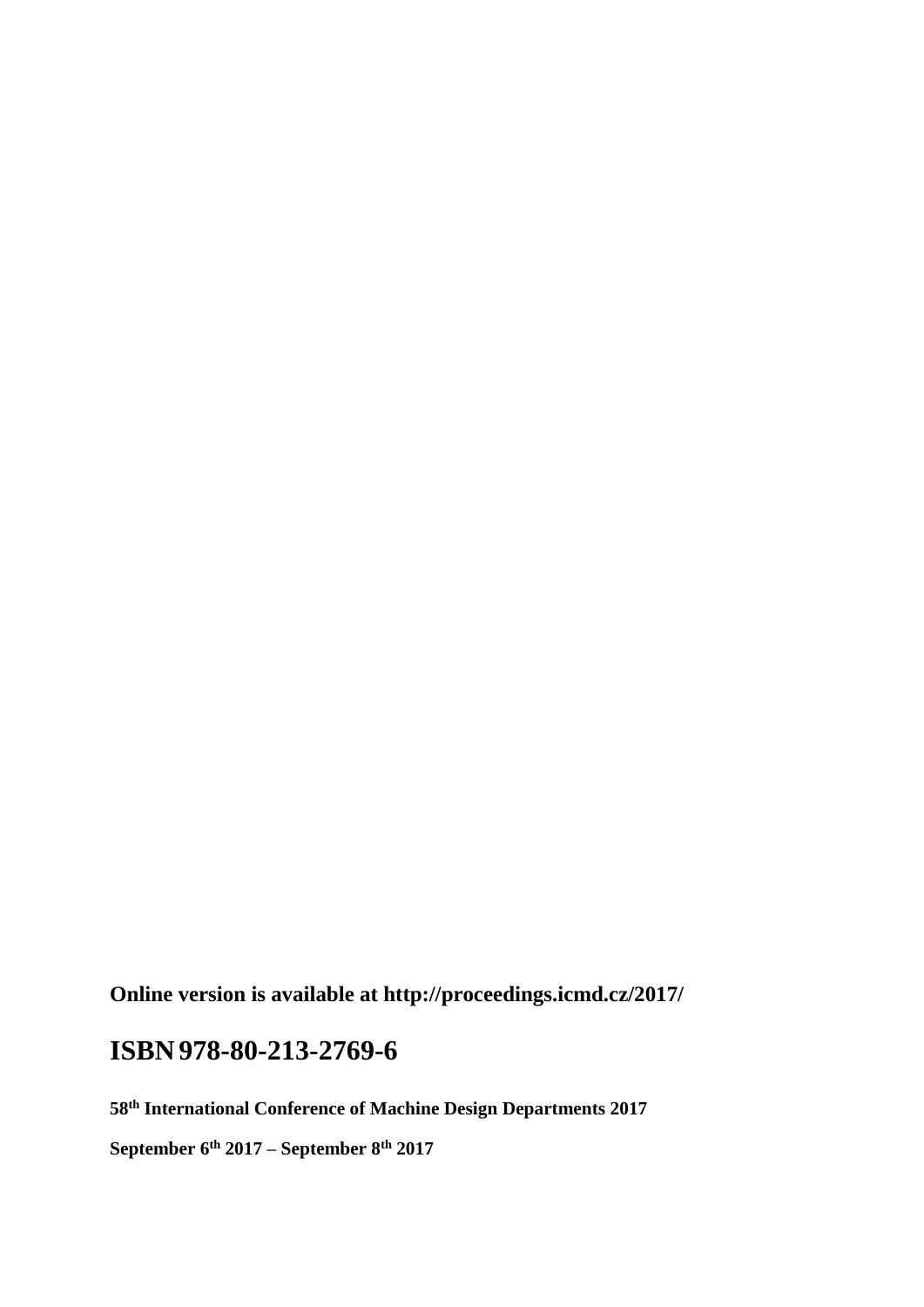#### **ICMD 2017**

The 58<sup>th</sup> International Conference of Machine Design Departments is mainly focused on sharing professional experience and discussing new theoretical and practical findings. The objective of the conference is to identify the current situation, exchange experience, establish and strengthen relationships between universities, companies and scientists from the field of Machine Design.

#### **Conference venue:**

Hotel Modrá Stodola, Horoměřice, Czech Republic & Faculty of Engineering**,** Czech University of Life Sciences Prague**,** Kamýcká 129, Praha 6, Prague, 16521**,** Czech Republic

The 58<sup>th</sup> ICMD conference is organized under the auspices of dean of Faculty of Engineering **prof. Ing. Vladimír Jurča, CSc**

#### **Chairman of the conference:** David Herák, CZ

#### **Scientific committee:**

| Václava Lašová, CZ        |
|---------------------------|
| Miloš Němček, CZ          |
| Miroslava Nemčeková, SK   |
| Slavko Pavlenko, SK       |
| Lubomír Pešík, CZ         |
| Karel Petr, CZ            |
| Simion Popescu, RO        |
| Juraj Rusnák, SK          |
| Riswanti Sigalingging, ID |
| Ladislav Ševčík, CZ       |
| Václav Vaněk, CZ          |
| Miroslav Vereš, SK        |
| Lubomír Pešík, CZ         |
| Karel Petr, CZ            |
|                           |

#### **All manuscripts in conference proceedings have been reviewed by peer review process.**

#### **Reviewers:**

Adamovský R.; Akangbe, O.L.; Beyhan M.; Dajbych O.; Dynybyl, V.; Demirel, B.; Demirel, C.; Gurdil A. K. G.; Herák D.; Hrabě P.; Chotěborský R.; Jurča V.; Kabutey A.; Kešner, A.; Mašek J.; Mizera, Č.; Napitupulu R.; Neuberger P.; Pandiangan S.; Petr, K; Petrů M.; Selvi K. C.; Sigalingging R.; Simanjuntak S.; Simanjuntak, E.; Sedláček, A.; Ševčík L.